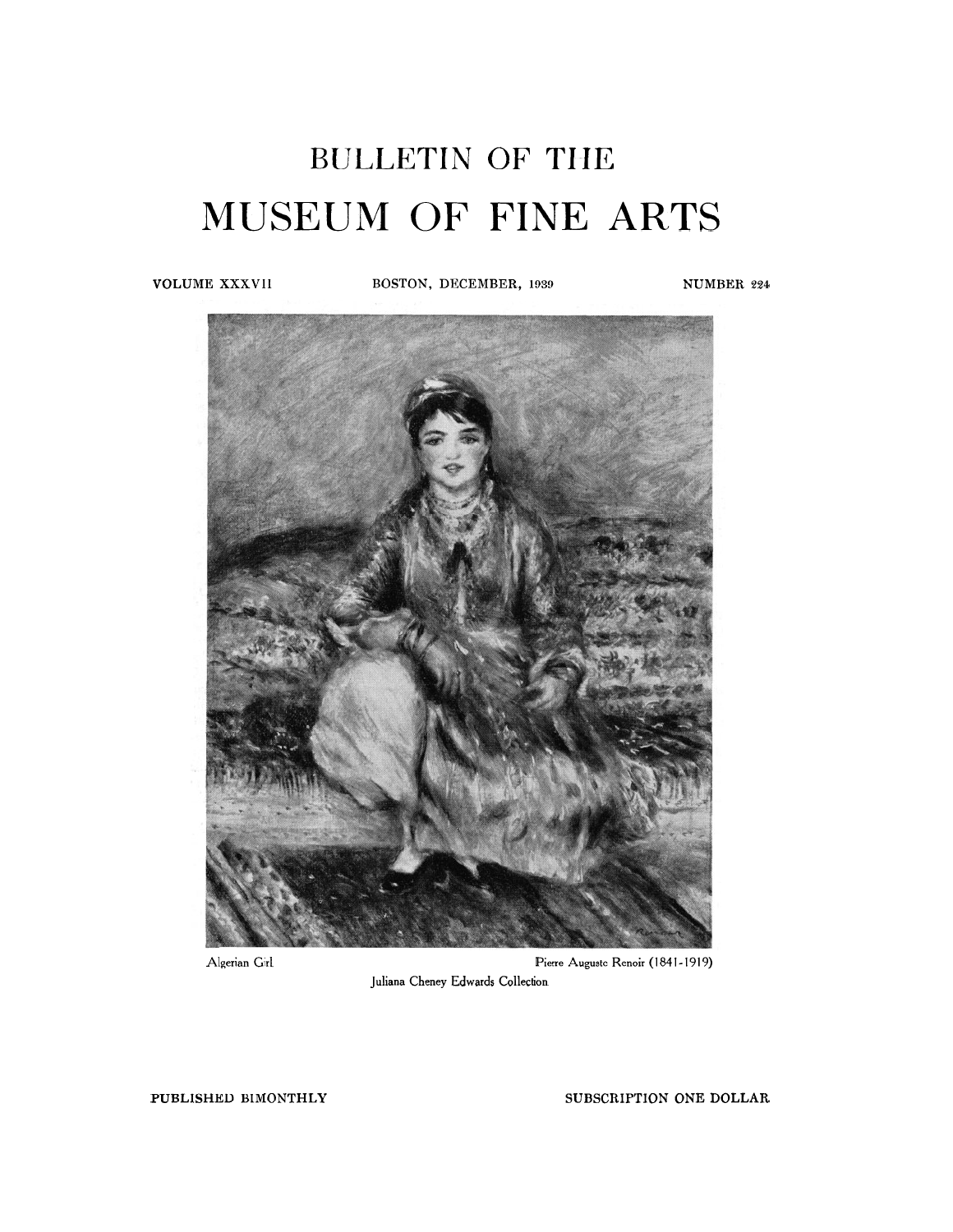## BULLETIN OF THE MUSEUM OF FINE ARTS XXXVII, 117

gotten or ignored until French critics in the latter part of the nineteenth century became excited over the masterly achievements in portraiture of the then obscure Japanese artist. Thus the way was paved for proper appreciation and acknowledgment of this artistic genius by both Occidental and Oriental connoisseurs. Whether or not his pictures were executed to indulge a whim, drawn in moments of relaxation from his duties as a performer of the *no,*  that austere classic drama, so diverse in nature from the *kabuki,* will never be known. Whatever his motive, he succeeded in creating an extraordinary type of pictorial representation. It would appear that he had neither master nor pupil.

The exhibition of Sharaku's works which opens in the Museum on December 1, 1939, continuing through January 15, 1940, and which will be held later at the Art Institute of Chicago and the Museum of Modern Art in New York, has been organized by the Society for Japanese Studies of New York, the preliminary survey having been subsidized by the American Council of Learned Societies. Efforts have been made by the Committee members of the Society in charge to assemble all known subjects by Sharaku from public and private collections in the United States. Because, however, a few were unavailable, it was found necessary to substitute photographs of these subjects in order to make the exhibition all-inclusive. This is the first time that the complete works of Sharaku have ever been shown. **A** comprehensive catalogue of the Exhibition, under the title *The Surviving Works of Sharaku,* compiled by Harold G. Henderson and **HE Egyptian Expedition, working at Giza in**<br>Louis V. Ledoux, has been published by the Society 1914, excavated the large tomb of Prince Louis V. Ledoux, has been published by the Society 1914, excavated the large tomb of Prince KOJIRO TOMITA.



Matsusuke I as Magoroku Nyudo (1 794) Sharaku Bigelow Collection



Tomisaburo II as O-Shizu (1794) Sharaku William S. and John T. Spaulding Collection

### **An Alabaster Statuette of Prince Khnum-baf**

Khnum-baf who lived at the beginning of the Fifth Dynasly. From the *serdabs* **of** this tomb came a number of large limestone statues, all with their heads missing but of fine quality, six of which are exhibited in the Second Egyptian Gallery. In the course of the winter's excavations many fragments of granite, diorite, and alabaster statuettes .were found scattered among the tombs over a wide area to the west of the prince's burial place, and there would have been no reason to associate any of these with him had not some been inscribed with his name. The fine granite statuette of a seated scribe which is now in the Museum was reconstructed practically complete from such fragments, but no other complete figure was recognized at the time, and the many pieces of diverse materials representing statuettes of various types were left for further study while the excavations went forward.

In 1924 the Museum received a fine alabaster head which was placed on exhibition: it was listed as coming from mastaba G4830. In the same shipment came groups of fragmentary sculpture from mastaba G4620, and these were placed in storage as they were useless for exhibition purposes. The tomb of Khnum-baf bore the number G 5230, and there was no reason to associate the head with him. Two years ago, in looking over the disjointed fragments received in 1924, we noted the name of